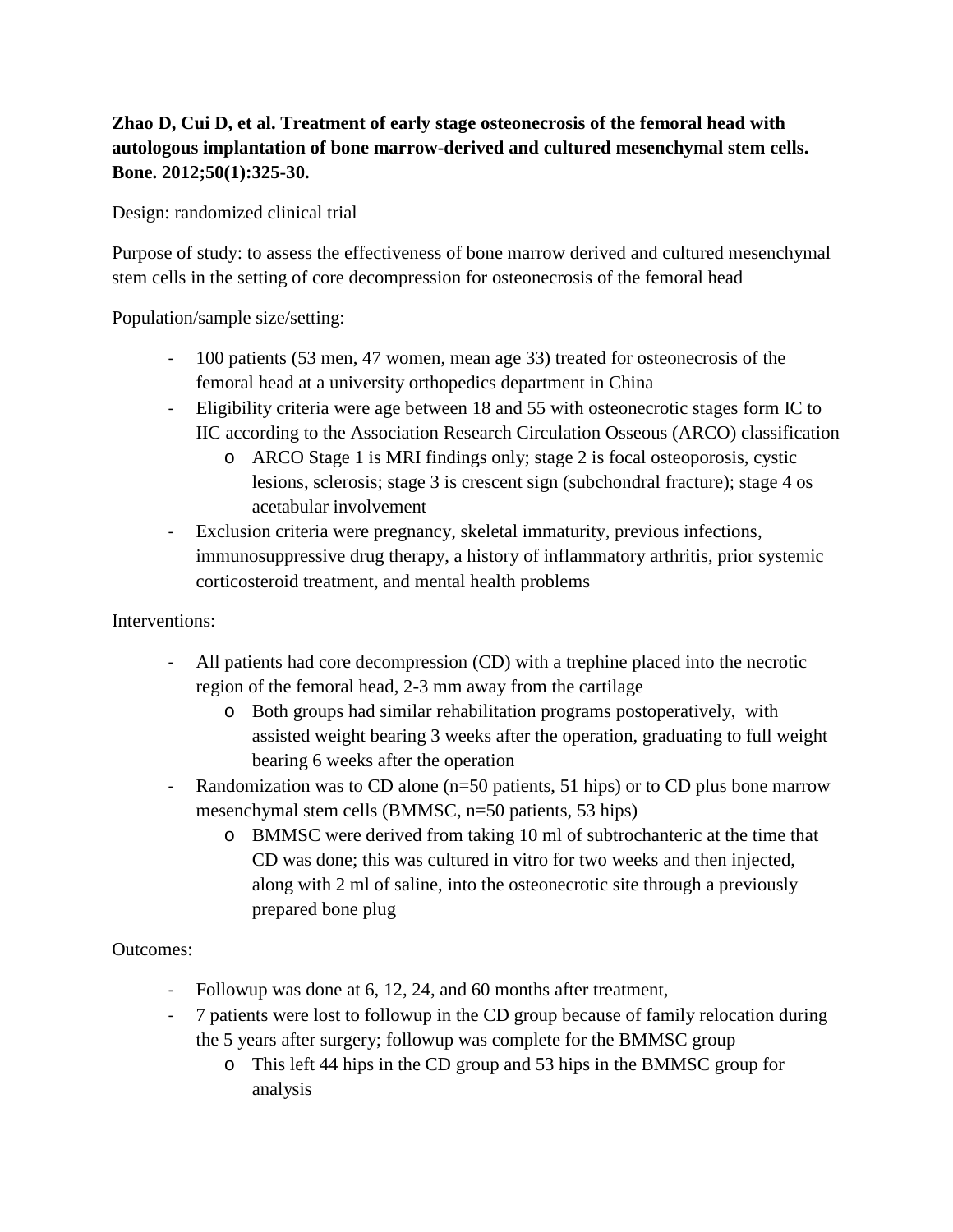- Primary outcome was radiographic progression of the osteonecrotic lesion at 60 months, done by radiologists who were unaware of group assignment
	- o Secondary measures were taken with the pain, function, activity, and motion subscores of the Harris Hip Score; other secondary measures were taken from the followup imaging by assessing the size of the osteonecrotic lesion
- 60 months after the index surgery, 10 of the 44 hips in the CD group had progressed to stage 3 or 4 on the ARCO scale; 5 of these hips underwent total hip replacement; the other 5 underwent vascularized bone grafting
- 60 months after the index surgery, only 2 of the 53 hips in the BMMSC group had progressed to stage 3, and both were treated with vascularized bone graft
- In addition to the lower rate of progression of the disease process, the BMMSC group had better Harris Hip scores and lower volumes of osteonecrotic tissue on MRI
- No surgical complications were seen in either group

### Authors' conclusions:

- Compared with CD alone, BMMSC can significantly delay or avoid the progress of early-stage osteonecrosis of the hip
- A fairly small volume of subtrochanteric bone marrow may suffice for the source of the stem cells; previous studies have taken larger volumes from the iliac crest, but this may not be necessary

## Comments:

- Randomization and blinding of principal outcomes are adequate and place the study at a low risk of bias for the main outcome
- Data for most of the secondary outcomes are reported using graphs and p values rather than numerically in tabular form, making it difficult to quantify them, but the main effect of the number of hips which progress to advanced disease is reported numerically and is a large effect
- There is one unclear issue in the exclusion/inclusion criteria; corticosteroid treatment was listed among the risk factors that would qualify a patient for inclusion, but the exclusion criteria included systemic corticosteroid treatment; in any event, there were a significant number of steroid treated patients in each group
- The details of the in vitro marrow cultivation may be too scant to make them reproducible, but these details may not be essential for the essentials of the study to be reproduced
- Table 1 has a clear error: for the proportion of patients at stage IIA, the p value is 1.165; p values can never exceed 1, which is the appropriate p value for that item
- Trials of this intervention are registered at clinicaltrials.gov, but none are being done in the United States; most are being done in Europe, with some in East Asia and one in Iran; the reasons for this are not clear